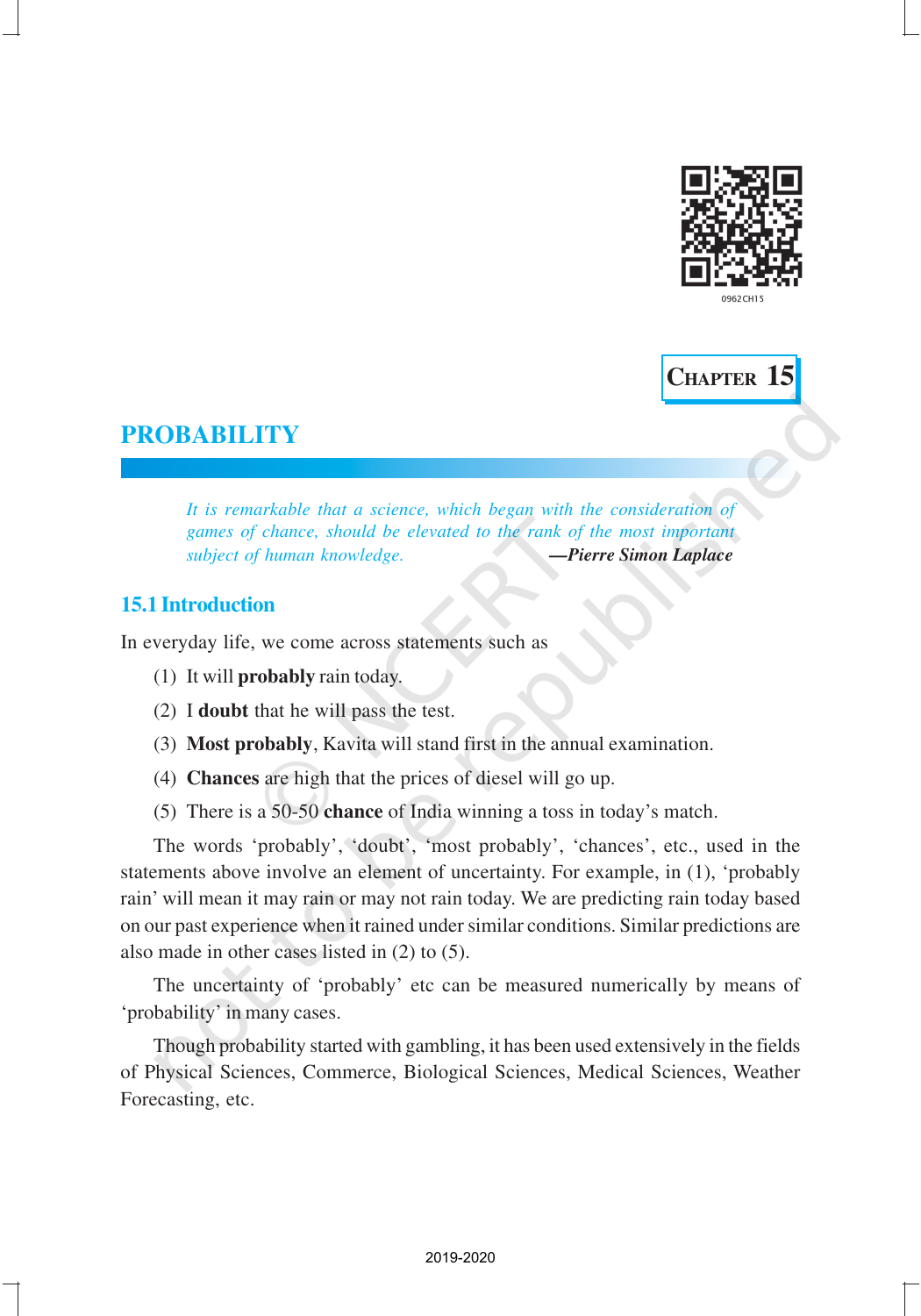## **15.2 Probability – an Experimental Approach**

In earlier classes, you have had a glimpse of probability when you performed experiments like tossing of coins, throwing of dice, etc., and observed their *outcomes*. You will now learn to measure the chance of occurrence of a particular *outcome* in an experiment.



**Blaise Pascal (1623–1662) Fig. 15.1**

The concept of probability developed in a very strange manner. In 1654, a gambler Chevalier de Mere, approached the well-known 17th century French philosopher and mathematician Blaise Pascal regarding certain dice problems. Pascal became interested in these problems, studied them and discussed them with another French mathematician, Pierre de Fermat. Both Pascal and Fermat solved the problems independently. This work was the beginning of Probability Theory.



**Pierre de Fermat (1601–1665) Fig. 15.2**

The first book on the subject was written by the Italian mathematician, J.Cardan (1501–1576). The title of the book was 'Book on Games of Chance' (Liber de Ludo Aleae), published in 1663. Notable contributions were also made by mathematicians J. Bernoulli (1654–1705), P. Laplace (1749–1827), A.A. Markov (1856–1922) and A.N. Kolmogorov (born 1903).

Activity 1 : (i) Take any coin, toss it ten times and note down the number of times a head and a tail come up. Record your observations in the form of the following table

#### **Table 15.1**

| Number of times    | <b>Number of times</b> | <b>Number of times</b> |
|--------------------|------------------------|------------------------|
| the coin is tossed | head comes up          | tail comes up          |
|                    |                        |                        |

Write down the values of the following fractions:

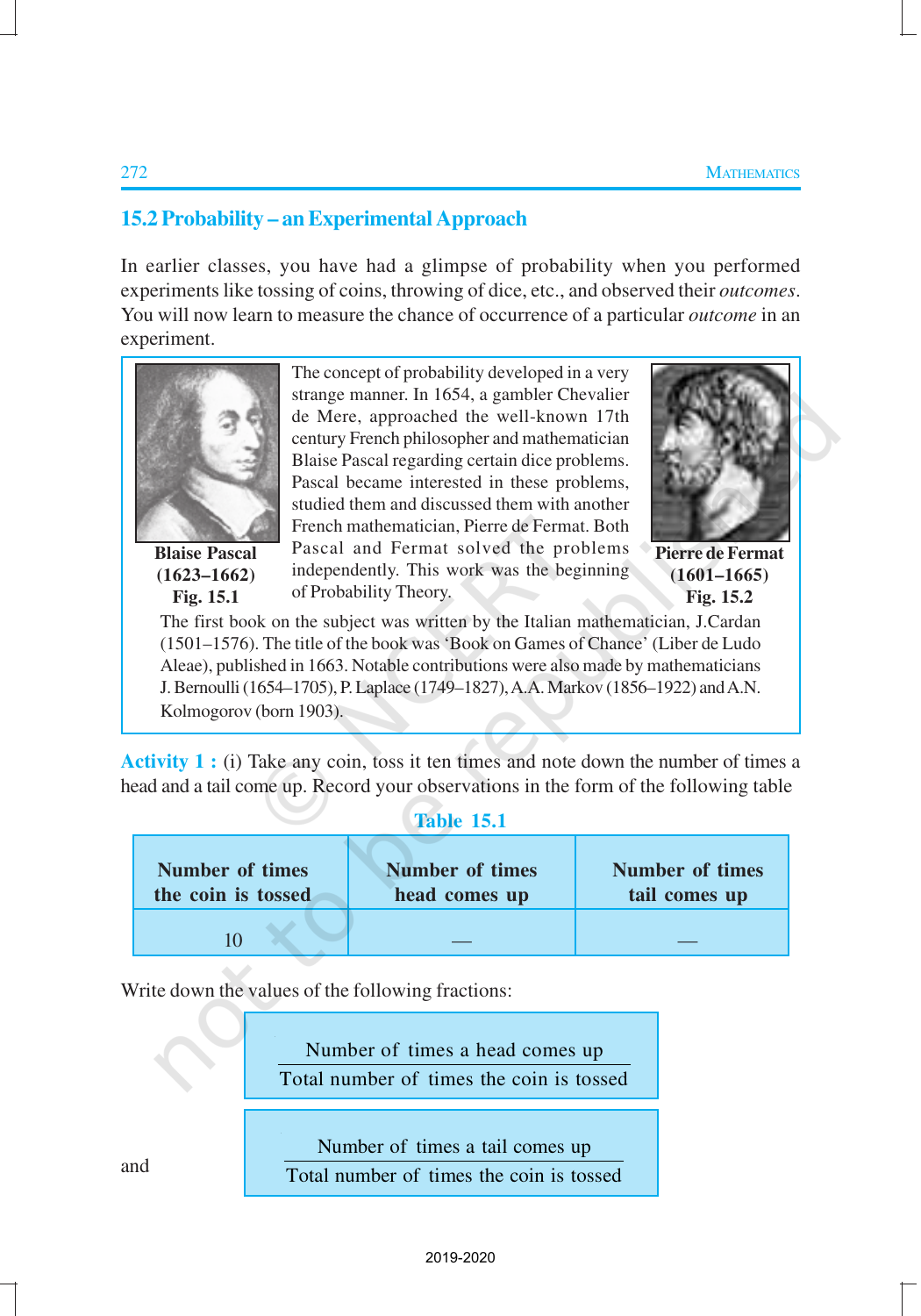- (ii) Toss the coin twenty times and in the same way record your observations as above. Again find the values of the fractions given above for this collection of observations.
- (iii) Repeat the same experiment by increasing the number of tosses and record the number of heads and tails. Then find the values of the corresponding fractions.

You will find that as the number of tosses gets larger, the values of the fractions come closer to 0.5. To record what happens in more and more tosses, the following group activity can also be performed:

**Acitivity 2 :** Divide the class into groups of 2 or 3 students. Let a student in each group toss a coin 15 times. Another student in each group should record the observations regarding heads and tails. [Note that coins of the same denomination should be used in all the groups. It will be treated as if only one coin has been tossed by all the groups.]

Now, on the blackboard, make a table like Table 15.2. First, Group 1 can write down its observations and calculate the resulting fractions. Then Group 2 can write down its observations, but will calculate the fractions for the combined data of Groups 1 and 2, and so on. (We may call these fractions as *cumulative fractions*.) We have noted the first three rows based on the observations given by one class of students.

| <b>Group</b>     | <b>Number</b> | <b>Number</b> | Cumulative number of heads Cumulative number of tails |                                                    |  |
|------------------|---------------|---------------|-------------------------------------------------------|----------------------------------------------------|--|
|                  | of<br>heads   | of<br>tails   | <b>Total number of times</b><br>the coin is tossed    | <b>Total number of times</b><br>the coin is tossed |  |
| $\left(1\right)$ | (2)           | (3)           | (4)                                                   | (5)                                                |  |
|                  | 3             | 12            | 3<br>15                                               | 12<br>15                                           |  |
| $\mathcal{D}$    | 7             |               | $7 + 3$<br>10<br>$15 + 15$<br>- 30                    | $8 + 12$<br><b>20</b><br>$15 + 15$<br>30           |  |
| 3                |               |               | $7 + 10$<br>-17<br>$15 + 30 + 45$                     | 28<br>$8 + 20$<br>$15 + 30$<br>45                  |  |
| 4                |               |               |                                                       |                                                    |  |

**Table 15.2**

What do you observe in the table? You will find that as the total number of tosses of the coin increases, the values of the fractions in Columns (4) and (5) come nearer and nearer to 0.5.

**Activity 3 :** (i) Throw a die\* 20 times and note down the number of times the numbers

<sup>\*</sup>A die is a well balanced cube with its six faces marked with numbers from 1 to 6, one number on one face. Sometimes dots appear in place of numbers.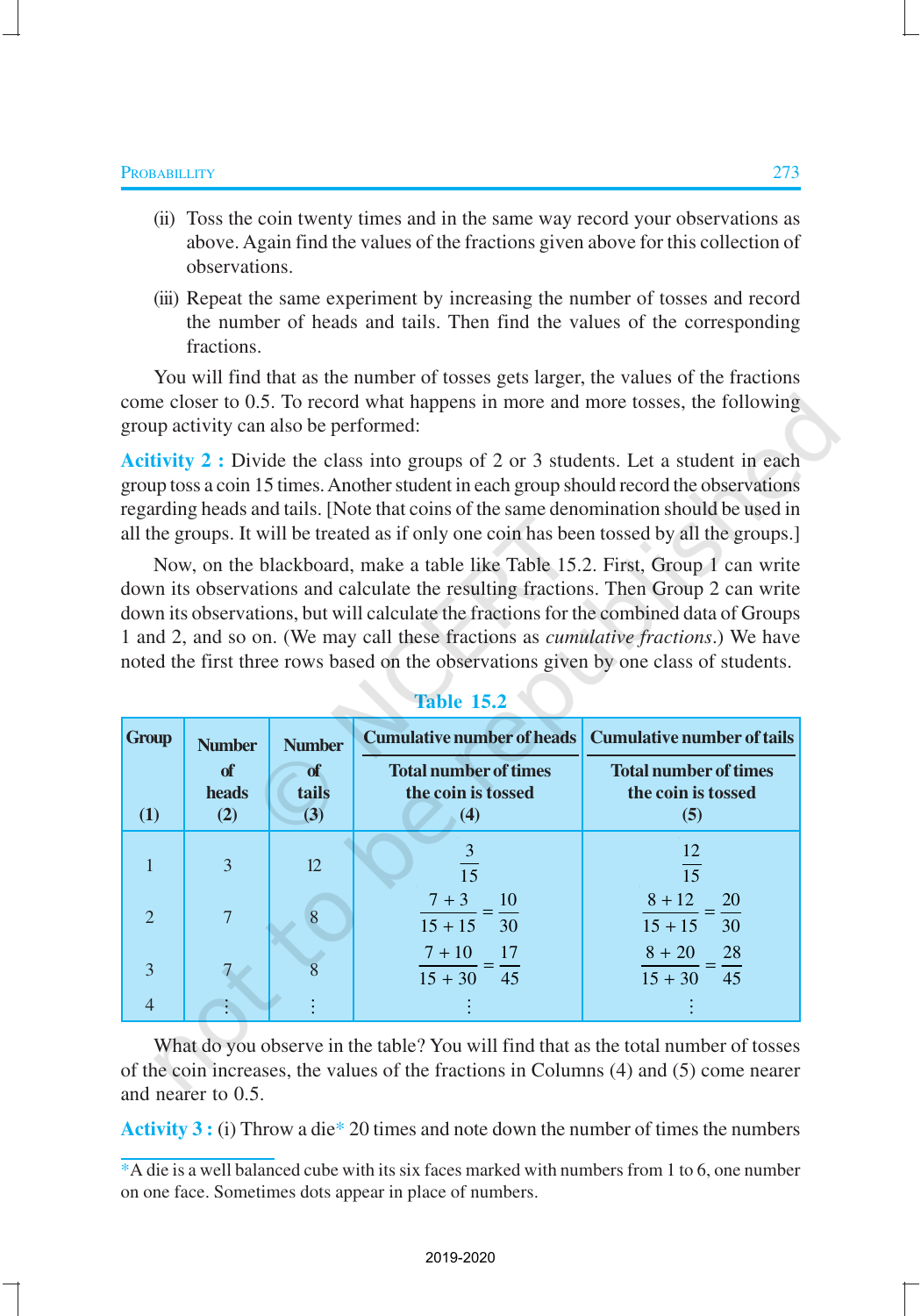1, 2, 3, 4, 5, 6 come up. Record your observations in the form of a table, as in Table 15.3:

| Number of times a die is thrown | Number of times these scores turn up |   |                         |   |   |
|---------------------------------|--------------------------------------|---|-------------------------|---|---|
|                                 | 2 <sup>7</sup>                       | 3 | $\overline{\mathbf{4}}$ | 5 | 6 |
| 20                              |                                      |   |                         |   |   |
|                                 |                                      |   |                         |   |   |

## **Table 15.3**

Find the values of the following fractions:

Number of times 1 turned up Total number of times the die is thrown

Number of times 2 turned up Total number of times the die is thrown

 $\vdots$ 



(ii) Now throw the die 40 times, record the observations and calculate the fractions as done in (i).

As the number of throws of the die increases, you will find that the value of each fraction calculated in (i) and (ii) comes closer and closer to  $\frac{1}{2}$ 6 .

To see this, you could perform a group activity, as done in Activity 2. Divide the students in your class, into small groups. One student in each group should throw a die ten times. Observations should be noted and cumulative fractions should be calculated.

The values of the fractions for the number 1 can be recorded in Table 15.4. This table can be extended to write down fractions for the other numbers also or other tables of the same kind can be created for the other numbers.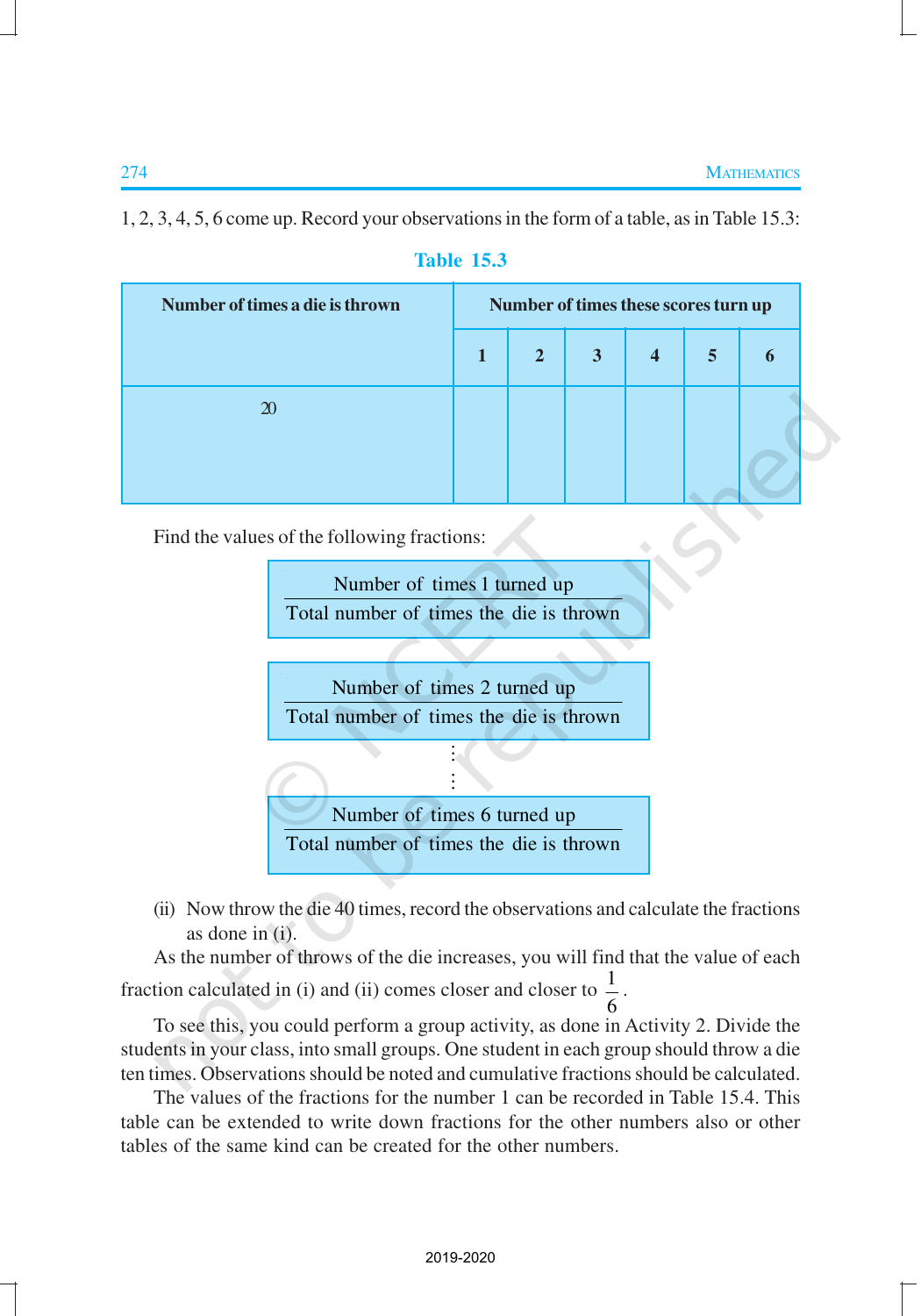## **Table 15.4**

| <b>Group</b>   | Total number of times a die | <b>Cumulative number of times 1 turned up</b>  |
|----------------|-----------------------------|------------------------------------------------|
| $\bf(1)$       | is thrown in a group        | Total number of times the die is thrown<br>(3) |
|                |                             |                                                |
| $\overline{2}$ |                             |                                                |
| 3              |                             |                                                |
| 4              |                             |                                                |

The dice used in all the groups should be almost the same in size and appearence. Then all the throws will be treated as throws of the same die.

What do you observe in these tables?

You will find that as the total number of throws gets larger, the fractions in

.

Column (3) move closer and closer to  $\frac{1}{2}$ 6

**Activity 4 :** (i) Toss two coins simultaneously ten times and record your observations in the form of a table as given below:

## **Table 15.5**

| Number of times the  | Number of times  | <b>Number of times</b> | <b>Number of times</b> |
|----------------------|------------------|------------------------|------------------------|
| two coins are tossed | no head comes up | one head comes up      | two heads come up      |
|                      |                  |                        |                        |

Write down the fractions:



Calculate the values of these fractions.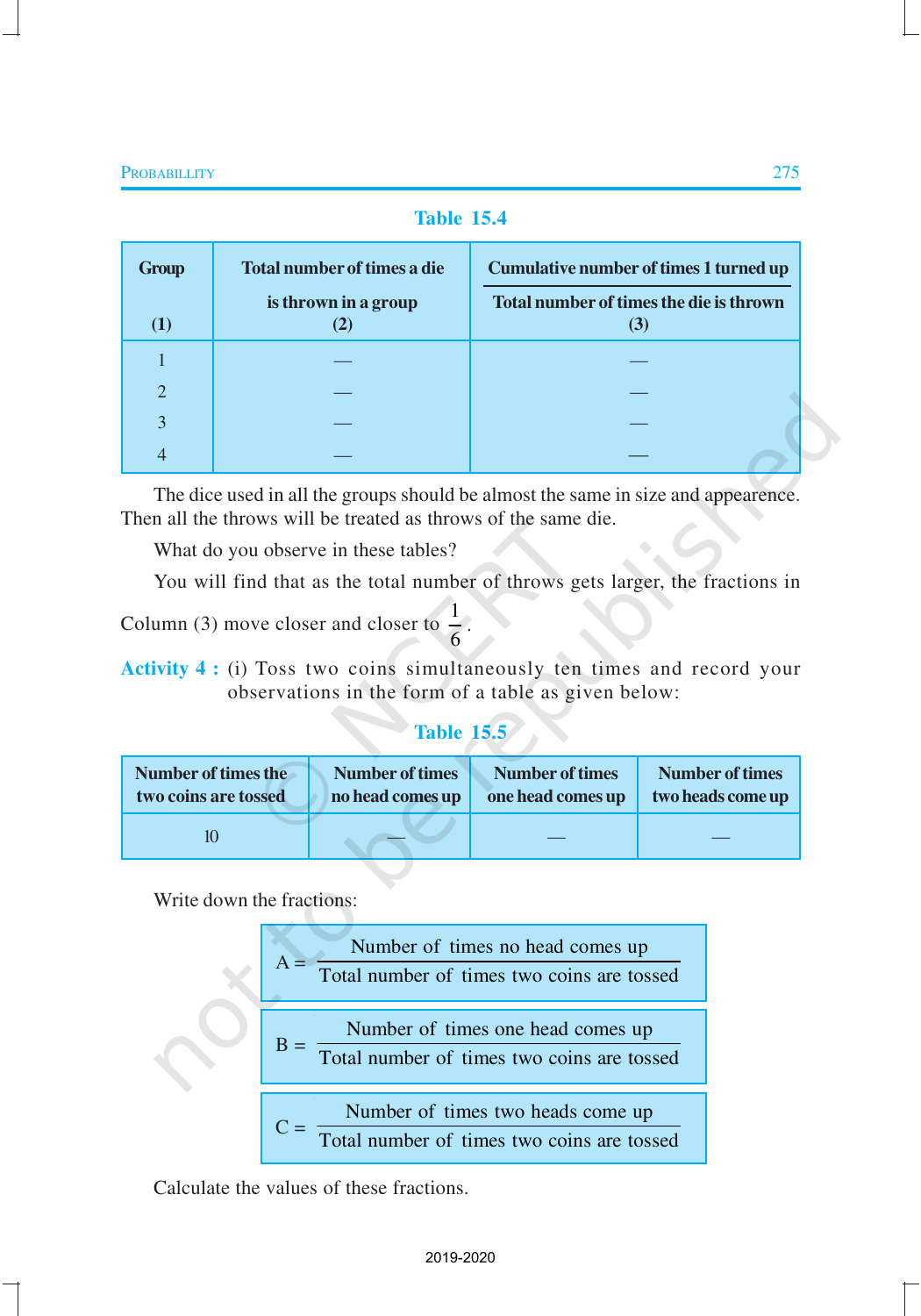Now increase the number of tosses (as in Activitiy 2). You will find that the more the number of tosses, the closer are the values of A, B and C to 0.25, 0.5 and 0.25, respectively.

In Activity 1, each toss of a coin is called a *trial*. Similarly in Activity 3, each throw of a die is a *trial*, and each simultaneous toss of two coins in Activity 4 is also a *trial*.

So, *a trial is an action which results in one or several outcomes*. The possible outcomes in Activity 1 were Head and Tail; whereas in Activity 3, the possible outcomes were 1, 2, 3, 4, 5 and 6.

In Activity 1, the getting of a head in a particular throw is an *event with outcome 'head'.* Similarly, *getting a tail is an event with outcome 'tail'*. In Activity 2, the getting of a particular number, say 1, is an *event* with outcome 1.

If our experiment was to throw the die for getting an even number, then the event would consist of three outcomes, namely, 2, 4 and 6.

So, an *event* for an experiment is the collection of some outcomes of the experiment. In Class X, you will study a more formal definition of an event.

So, can you now tell what the events are in Activity 4?

With this background, let us now see what probability is. Based on what we directly observe as the outcomes of our trials, we find the *experimental* or *empirical* probability.

Let *n* be the total number of trials. The *empirical probability* P(E) of an event E happening, is given by

$$
P(E) = \frac{Number of trials in which the event happened}{The total number of trials}
$$

In this chapter, we shall be finding the empirical probability, though we will write 'probability' for convenience.

Let us consider some examples.

To start with let us go back to Activity 2, and Table 15.2. In Column (4) of this table, what is the fraction that you calculated? Nothing, but it is the empirical probability of getting a head. Note that this probability kept changing depending on the number of trials and the number of heads obtained in these trials. Similarly, the empirical probability

of getting a tail is obtained in Column (5) of Table 15.2. This is 12  $\frac{1}{15}$  to start with, then it is 2  $\frac{1}{3}$ , then 28  $\frac{1}{45}$ , and so on.

So, the empirical probability depends on the number of trials undertaken, and the number of times the outcomes you are looking for coming up in these trials.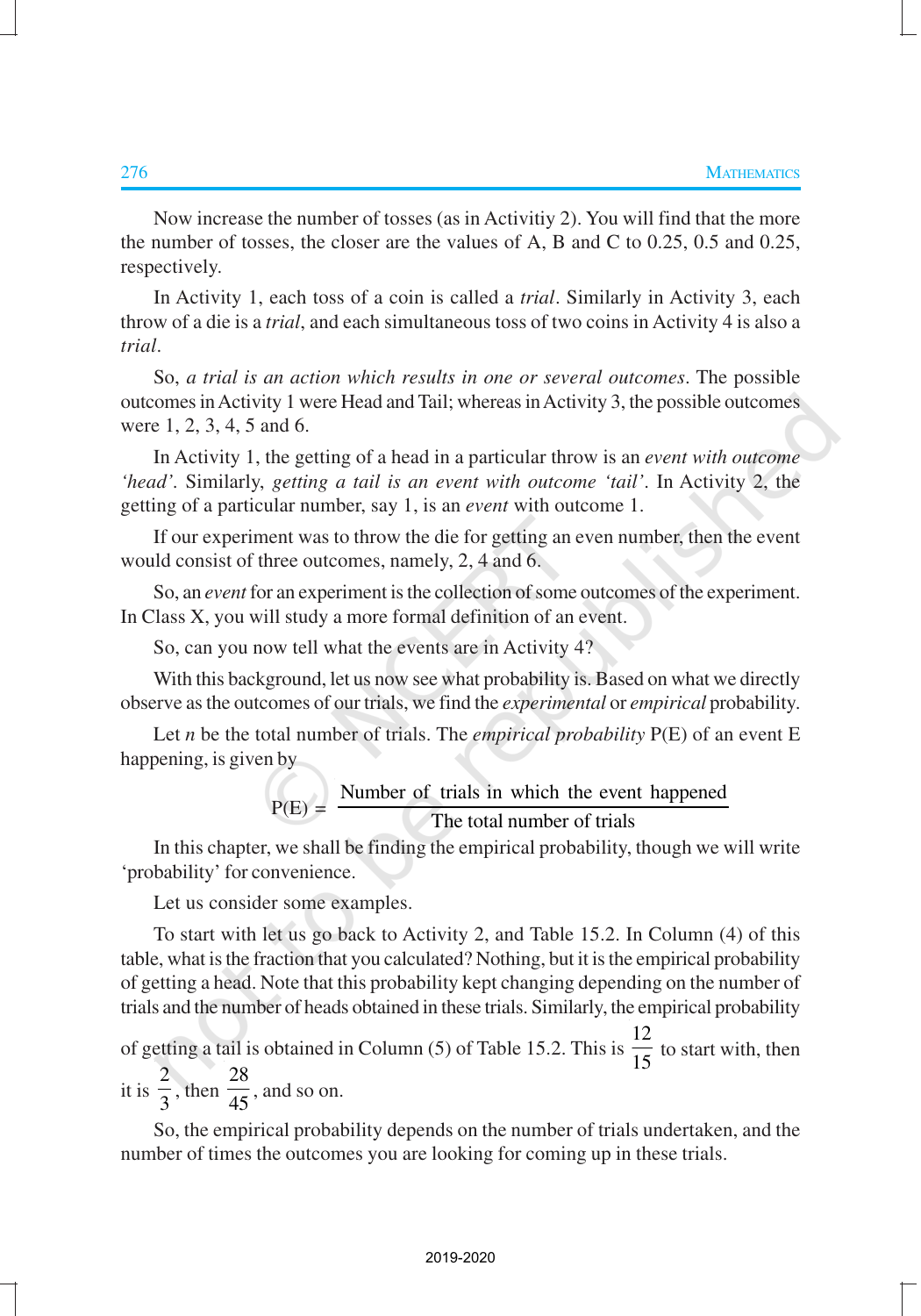**Activity 5 :** Before going further, look at the tables you drew up while doing Activity 3. Find the probabilities of getting a 3 when throwing a die a certain number of times. Also, show how it changes as the number of trials increases.

Now let us consider some other examples.

**Example 1 :** A coin is tossed 1000 times with the following frequencies:

Head : 455, Tail : 545

Compute the probability for each event.

**Solution :** Since the coin is tossed 1000 times, the total number of trials is 1000. Let us call the events of getting a head and of getting a tail as E and F, respectively. Then, the number of times E happens, i.e., the number of times a head come up, is 455.

So, the probability of E = 
$$
\frac{\text{Number of heads}}{\text{Total number of trials}}
$$
  
i.e. 
$$
P(F) = \frac{455}{450} = 0.455
$$

i.e., 
$$
P(E) = \frac{435}{1000} = 0.455
$$

Similarly, the probability of the event of getting a tail = Number of tails Total number of trials

i.e.,  $P(F) = \frac{545}{1000}$ 

Note that in the example above,  $P(E) + P(F) = 0.455 + 0.545 = 1$ , and E and F are the only two possible outcomes of each trial.

1000

 $= 0.545$ 

**Example 2 :** Two coins are tossed simultaneously 500 times, and we get

Two heads : 105 times One head : 275 times No head : 120 times

Find the probability of occurrence of each of these events.

**Solution :** Let us denote the events of getting two heads, one head and no head by  $E_1$ ,  $E_2$  and  $E_3$ , respectively. So,

$$
P(E_1) = \frac{105}{500} = 0.21
$$
  

$$
P(E_2) = \frac{275}{500} = 0.55
$$
  

$$
P(E_3) = \frac{120}{500} = 0.24
$$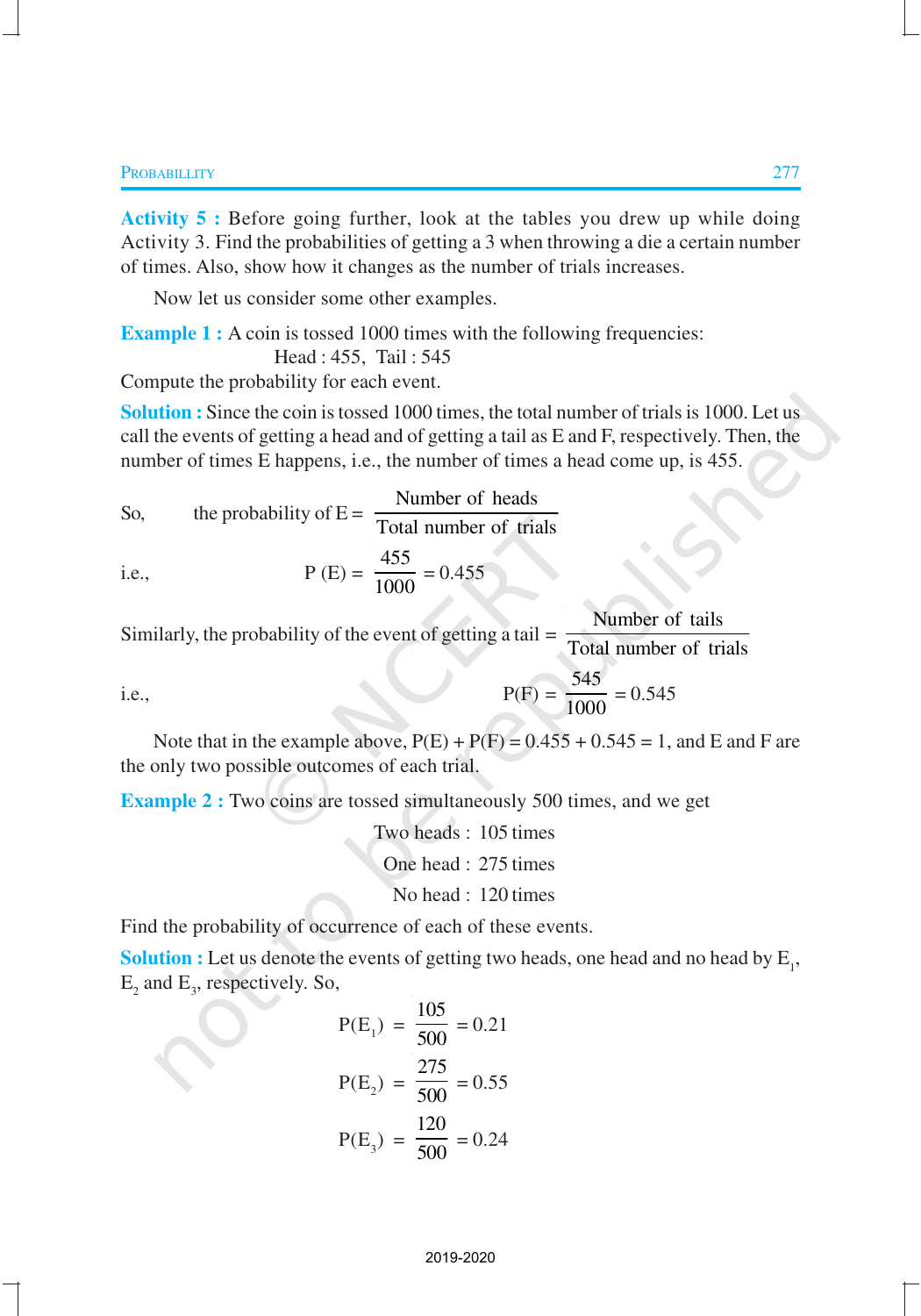Observe that  $P(E_1) + P(E_2) + P(E_3) = 1$ . Also  $E_1$ ,  $E_2$  and  $E_3$  cover all the outcomes of a trial.

**Example 3 :** A die is thrown 1000 times with the frequencies for the outcomes 1, 2, 3, 4, 5 and 6 as given in the following table :

| Table<br>15.6 |  |  |
|---------------|--|--|
|               |  |  |
|               |  |  |

| <b>Outcome</b> |     |     |     |    |     |  |
|----------------|-----|-----|-----|----|-----|--|
| Frequency      | 17Q | 150 | 157 | 49 | 175 |  |

Find the probability of getting each outcome.

**Solution :** Let  $E_i$  denote the event of getting the outcome *i*, where  $i = 1, 2, 3, 4, 5, 6$ . Then

Probability of the outcome  $1 =$ 

 $P(E_{1})$ Frequency of 1 Total number of times the die is thrown

$$
=\frac{179}{1000} = 0.179
$$

Similarly

$$
P(E_2) = \frac{150}{1000} = 0.15
$$
,  $P(E_3) = \frac{157}{1000} = 0.157$ ,

$$
P(E_4) = \frac{149}{1000} = 0.149
$$
,  $P(E_5) = \frac{175}{1000} = 0.175$ 

and

$$
P(E_6) = \frac{190}{1000} = 0.19.
$$

Note that 
$$
P(E_1) + P(E_2) + P(E_3) + P(E_4) + P(E_5) + P(E_6) = 1
$$

Also note that:

(i) The probability of each event lies between 0 and 1.

(ii) The sum of all the probabilities is 1.

(iii)  $E_1, E_2, \ldots, E_6$  cover all the possible outcomes of a trial.

**Example 4:** On one page of a telephone directory, there were 200 telephone numbers. The frequency distribution of their unit place digit (for example, in the number 25828573, the unit place digit is 3) is given in Table 15.7 :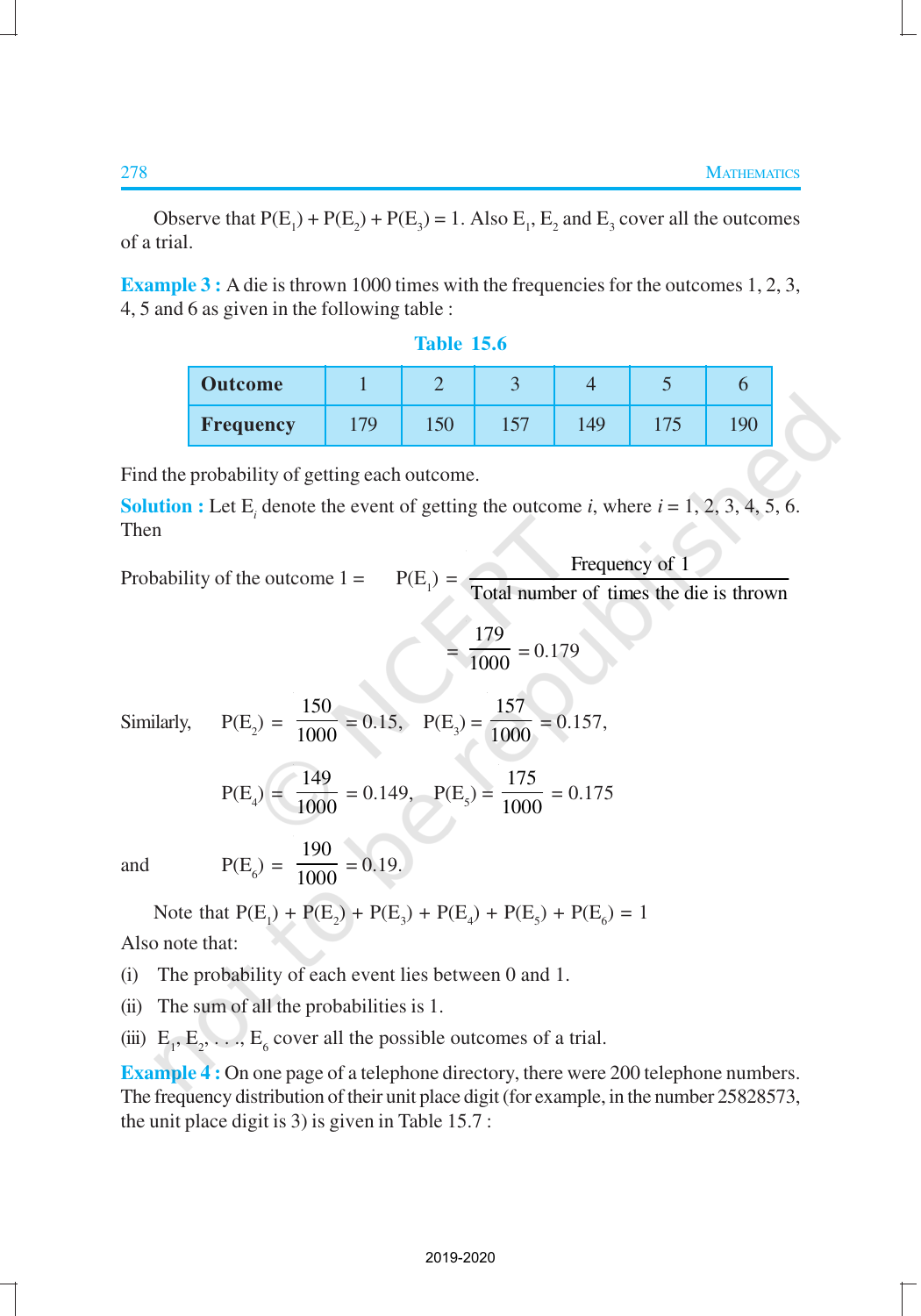#### **Table 15.7**

| <b>Digit</b>     |    |    |                          | $\sqrt{2}$ |                                | ັ |                | $\overline{\phantom{0}}$ |  |
|------------------|----|----|--------------------------|------------|--------------------------------|---|----------------|--------------------------|--|
| <b>Frequency</b> | 22 | 26 | $\overline{\phantom{m}}$ | سەسە       | $\overline{\mathcal{U}}$<br>∠∪ |   | $\overline{A}$ | 20                       |  |

Without looking at the page, the pencil is placed on one of these numbers, i.e., the number is chosen at *random*. What is the probability that the digit in its unit place is 6?

**Solution :** The probability of digit 6 being in the unit place

| Frequency of 6                             |
|--------------------------------------------|
| Total number of selected telephone numbers |
| 14<br>$\frac{1}{2} = 0.07$                 |

You can similarly obtain the empirical probabilities of the occurrence of the numbers having the other digits in the unit place.

**Example 5 :** The record of a weather station shows that out of the past 250 consecutive days, its weather forecasts were correct 175 times.

- (i) What is the probability that on a given day it was correct?
- (ii) What is the probability that it was not correct on a given day?

**Solution :** The total number of days for which the record is available = 250

(i) P(the forecast was correct on a given day)

= Number of days when the forecast was correct Total number of days for which the record is available

$$
=\frac{175}{250}=0.7
$$

(ii) The number of days when the forecast was not correct =  $250 - 175 = 75$ 

So, P(the forecast was not correct on a given day)  $=$ 75  $\frac{1}{250} = 0.3$ 

Notice that:

P(forecast was correct on a given day) + P(forecast was not correct on a given day)

$$
= 0.7 + 0.3 = 1
$$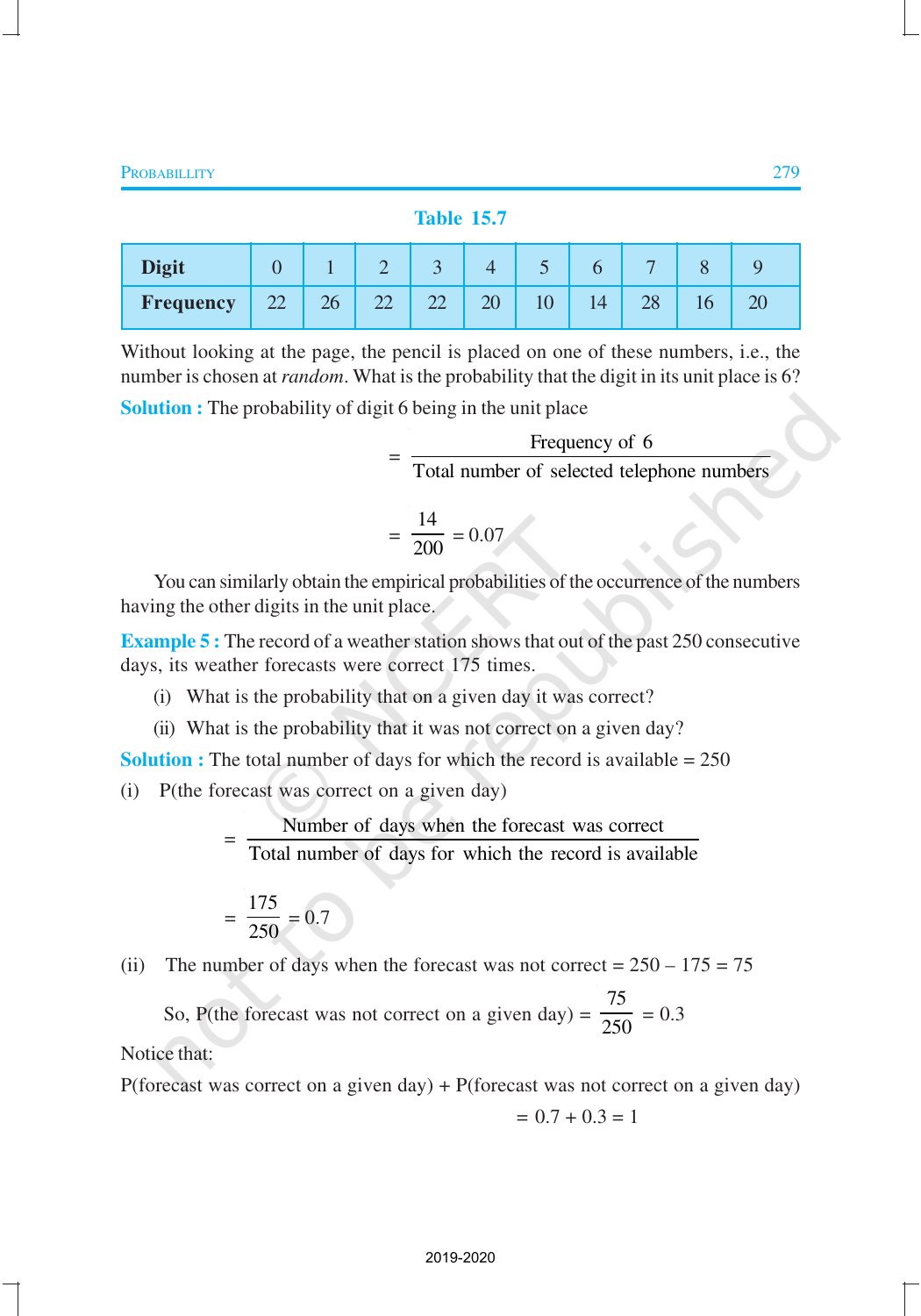**Example 6 :** A tyre manufacturing company kept a record of the distance covered before a tyre needed to be replaced. The table shows the results of 1000 cases.

| Table |  |     |
|-------|--|-----|
|       |  | ъo. |
|       |  |     |

| <b>Distance (in km)</b> less than 4000   4000 to 9000   9001 to 14000   more than 14000 |    |     |     |     |
|-----------------------------------------------------------------------------------------|----|-----|-----|-----|
| <b>Frequency</b>                                                                        | 20 | 210 | 325 | 445 |

If you buy a tyre of this company, what is the probability that :

- (i) it will need to be replaced before it has covered 4000 km?
- (ii) it will last more than 9000 km?
- (iii) it will need to be replaced after it has covered somewhere between 4000 km and 14000 km?

**Solution :** (i) The total number of trials = 1000.

The frequency of a tyre that needs to be replaced before it covers 4000 km is 20.

- So, P(tyre to be replaced before it covers  $4000 \text{ km}$ ) = 20  $\frac{1}{1000}$  = 0.02
- (ii) The frequency of a tyre that will last more than 9000 km is  $325 + 445 = 770$

So, P(tyre will last more than 9000 km) = 770  $\frac{1000}{1000} = 0.77$ 

(iii) The frequency of a tyre that requires replacement between 4000 km and  $14000$  km is  $210 + 325 = 535$ .

So, P(tyre requiring replacement between 4000 km and 14000 km) = 535  $\frac{100}{1000} = 0.535$ 

**Example 7 :** The percentage of marks obtained by a student in the monthly unit tests are given below:

**Table 15.9**

| Unit test                       |    |  |    |  |
|---------------------------------|----|--|----|--|
| Percentage of<br>marks obtained | 69 |  | 68 |  |

Based on this data, find the probability that the student gets more than 70% marks in a unit test.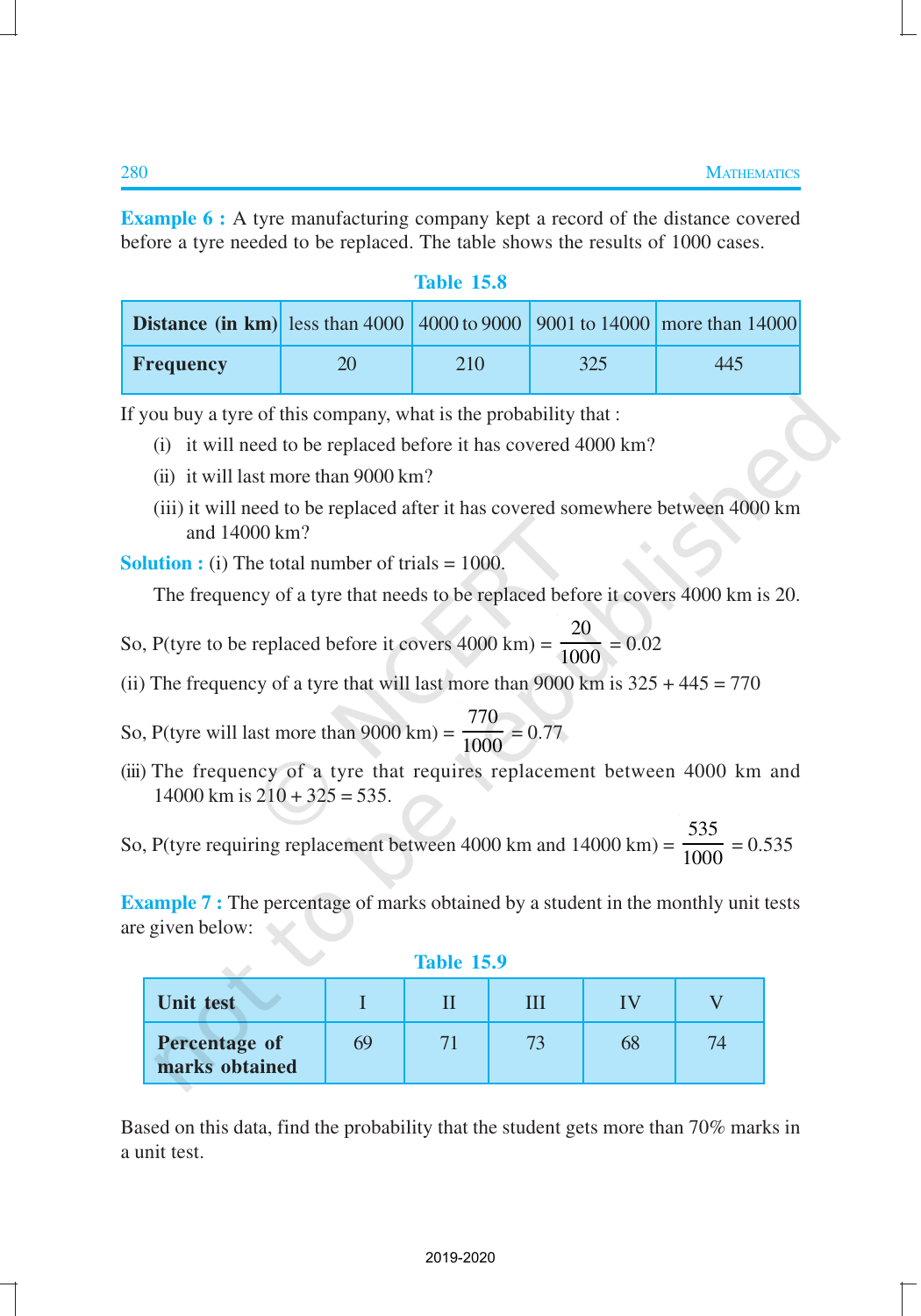**Solution :** The total number of unit tests held is 5. The number of unit tests in which the student obtained more than 70% marks is 3.

So, P (scoring more than 70% marks) = 
$$
\frac{3}{5}
$$
 = 0.6

**Example 8 :** An insurance company selected 2000 drivers at random (i.e., without any preference of one driver over another) in a particular city to find a relationship between age and accidents. The data obtained are given in the following table:

# **Age of drivers Accidents in one year (in years) 0 1 2 3 over 3** 18 - 29 440 160 10 61 35  $30 - 50$  505 125 60 22 18 Above 50 360 45 35 15 9

#### **Table 15.10**

Find the probabilities of the following events for a driver chosen at random from the city:

- (i) being 18-29 years of age *and* having exactly 3 accidents in one year.
- (ii) being 30-50 years of age *and* having one or more accidents in a year.
- (iii) having no accidents in one year.

**Solution :** Total number of drivers = 2000.

(i) The number of drivers who are 18-29 years old and have exactly 3 accidents in one year is 61.

So, P (driver is 18-29 years old with exactly 3 accidents) =  $\frac{61}{200}$ 2000  $= 0.0305 \approx 0.031$ 

(ii) The number of drivers 30-50 years of age and having one or more accidents in one year =  $125 + 60 + 22 + 18 = 225$ 

So, P(driver is 30-50 years of age and having one or more accidents)

$$
= \frac{225}{2000} = 0.1125 \approx 0.113
$$

(iii) The number of drivers having no accidents in one year =  $440 + 505 + 360$ 

$$
= 1305
$$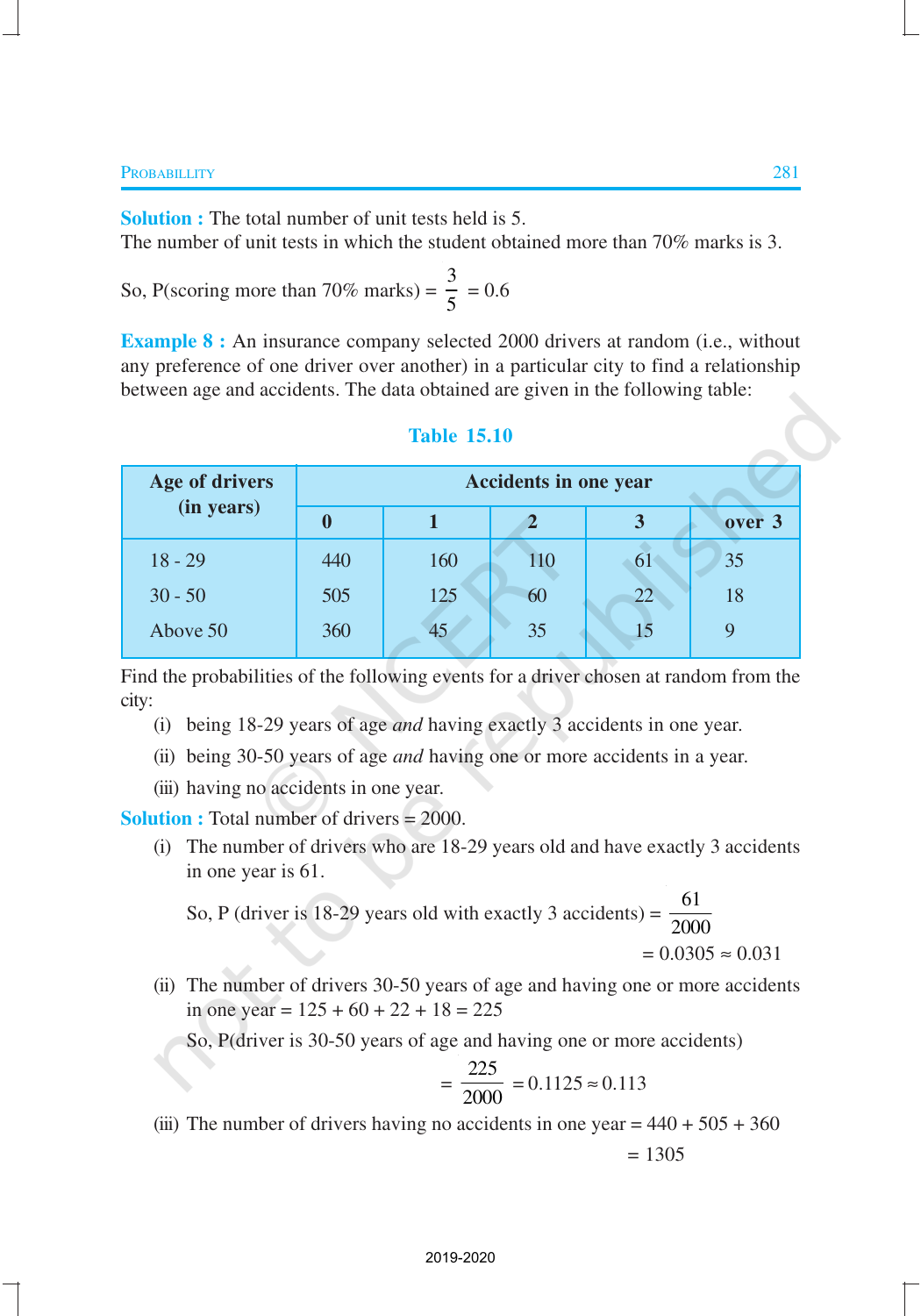Therefore,  $P$ (drivers with no accident) = 1305  $\frac{1}{2000}$  = 0.653

**Example 9 :** Consider the frequency distribution table (Table 14.3, Example 4, Chapter 14), which gives the weights of 38 students of a class.

- (i) Find the probability that the weight of a student in the class lies in the interval 46-50 kg.
- (ii) Give two events in this context, one having probability 0 and the other having probability 1.

**Solution :** (i) The total number of students is 38, and the number of students with weight in the interval 46 - 50 kg is 3.

- So, P(weight of a student is in the interval  $46 50$  kg) = 3  $\frac{1}{38} = 0.079$
- (ii) For instance, consider the event that a student weighs 30 kg. Since no student has this weight, the probability of occurrence of this event is 0. Similarly, the probability

of a student weighing more than 30 kg is 38  $\frac{38}{38} = 1.$ 

**Example 10 :** Fifty seeds were selected at random from each of 5 bags of seeds, and were kept under standardised conditions favourable to germination. After 20 days, the number of seeds which had germinated in each collection were counted and recorded as follows:

| Table |  | 15.11 |  |
|-------|--|-------|--|
|       |  |       |  |

| Bag                                  |  |    |  |
|--------------------------------------|--|----|--|
| <b>Number of seeds</b><br>germinated |  | 39 |  |

What is the probability of germination of

- (i) more than 40 seeds in a bag?
- (ii) 49 seeds in a bag?
- (iii) more that 35 seeds in a bag?

**Solution :** Total number of bags is 5.

(i) Number of bags in which more than 40 seeds germinated out of 50 seeds is 3.

P(germination of more than 40 seeds in a bag) =  $\frac{1}{5}$ 3  $= 0.6$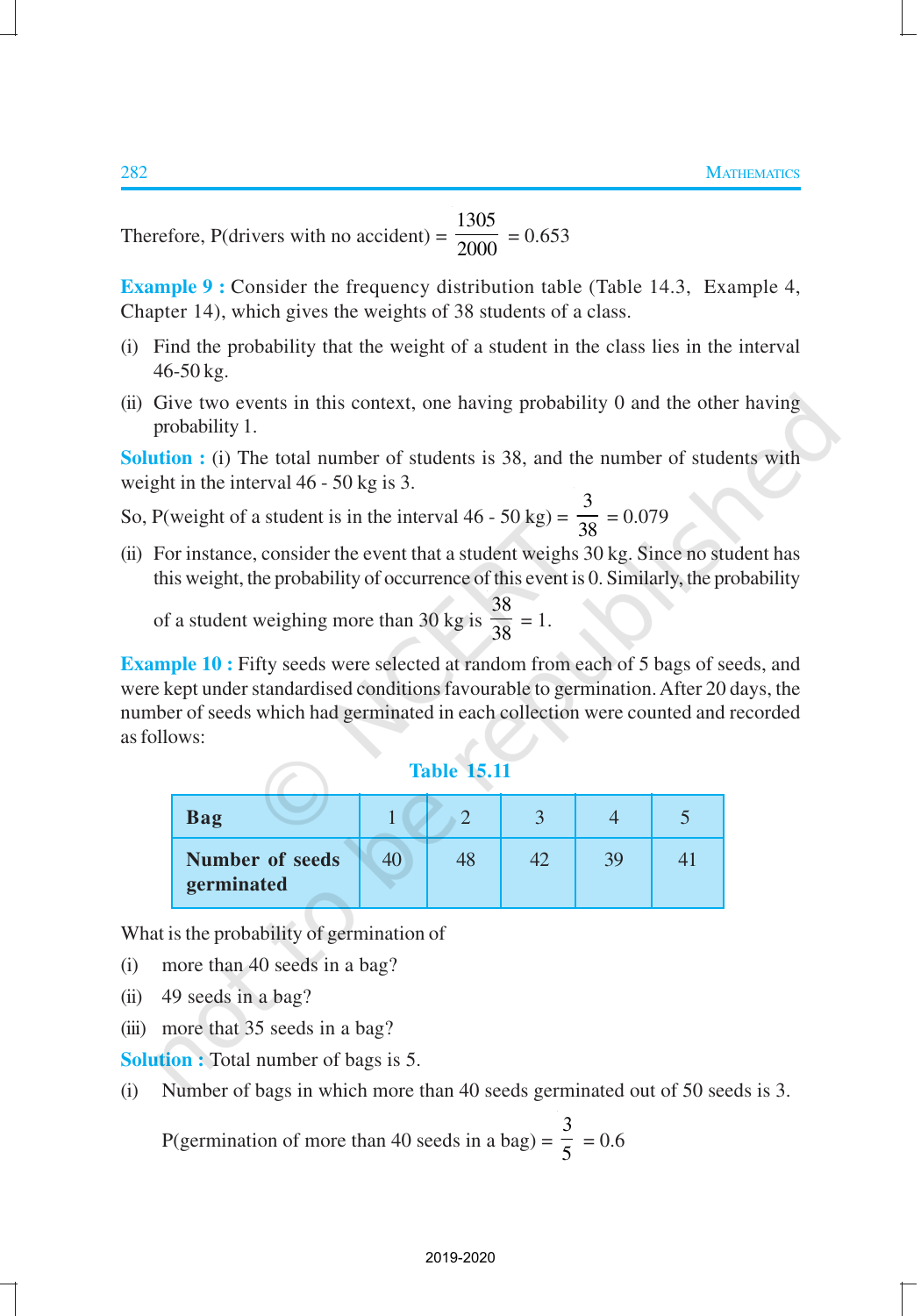#### **PROBABILLITY** 283

(ii) Number of bags in which 49 seeds germinated  $= 0$ .

P(germination of 49 seeds in a bag)  $=$ 0  $\frac{1}{5} = 0.$ 

(iii) Number of bags in which more than  $35$  seeds germinated =  $5$ .

So, the required probability = 5  $\frac{1}{5} = 1.$ 

**Remark :** In all the examples above, you would have noted that the probability of an event can be any fraction from 0 to 1.

#### **EXERCISE 15.1**

- **1.** In a cricket match, a batswoman hits a boundary 6 times out of 30 balls she plays. Find the probability that she did not hit a boundary.
- **2.** 1500 families with 2 children were selected randomly, and the following data were recorded:

| Number of girls in a family |  |  |
|-----------------------------|--|--|
| <b>Number of families</b>   |  |  |

Compute the probability of a family, chosen at random, having

(i) 2 girls (ii) 1 girl (iii) No girl

Also check whether the sum of these probabilities is 1.

- **3.** Refer to Example 5, Section 14.4, Chapter 14. Find the probability that a student of the class was born in August.
- **4.** Three coins are tossed simultaneously 200 times with the following frequencies of different outcomes:

| <b>Outcome</b>   | 3 heads | 2 heads | 1 head | No head |
|------------------|---------|---------|--------|---------|
| <b>Frequency</b> |         |         |        |         |

If the three coins are simultaneously tossed again, compute the probability of 2 heads coming up.

**5.** An organisation selected 2400 families at random and surveyed them to determine a relationship between income level and the number of vehicles in a family. The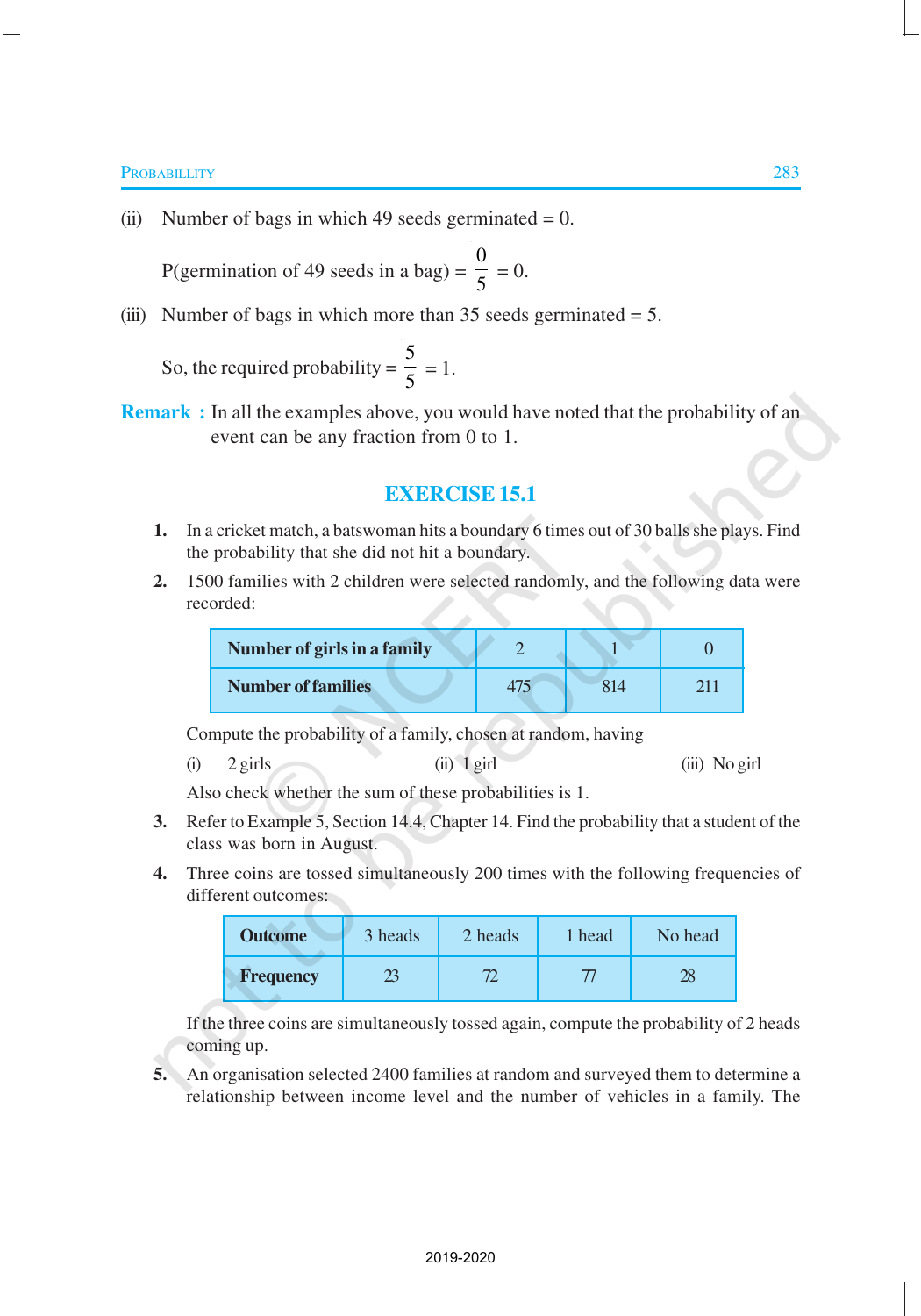| <b>Monthly income</b> | <b>Vehicles per family</b> |     |              |               |
|-----------------------|----------------------------|-----|--------------|---------------|
| $(in \bar{\bar{z}})$  | $\boldsymbol{0}$           | 1   | $\mathbf{2}$ | Above 2       |
| Less than 7000        | 10                         | 160 | 25           |               |
| $7000 - 10000$        | $\theta$                   | 305 | 27           | $\mathcal{L}$ |
| $10000 - 13000$       | 1                          | 535 | 29           |               |
| $13000 - 16000$       | $\overline{2}$             | 469 | 59           | 25            |
| $16000$ or more       |                            | 579 | 82           | 88            |

information gathered is listed in the table below:

Suppose a family is chosen. Find the probability that the family chosen is

- (i) earning  $\bar{\tau}$  10000 13000 per month and owning exactly 2 vehicles.
- (ii) earning  $\bar{\tau}$  16000 or more per month and owning exactly 1 vehicle.
- (iii) earning less than  $\bar{x}$  7000 per month and does not own any vehicle.
- (iv) earning  $\bar{\tau}$  13000 16000 per month and owning more than 2 vehicles.
- (v) owning not more than 1 vehicle.
- **6.** Refer to Table 14.7, Chapter 14.
	- (i) Find the probability that a student obtained less than 20% in the mathematics test.
	- (ii) Find the probability that a student obtained marks 60 or above.
- **7.** To know the opinion of the students about the subject *statistics*, a survey of 200 students was conducted. The data is recorded in the following table.

| <b>Opinion</b> | <b>Number of students</b> |
|----------------|---------------------------|
| like           | 135                       |
| dislike        | 65                        |

Find the probability that a student chosen at random

(i) likes statistics, (ii) does not like it.

- **8.** Refer to Q.2, Exercise 14.2. What is the empirical probability that an engineer lives:
	- (i) less than 7 km from her place of work?
	- (ii) more than or equal to 7 km from her place of work?
	- (iii) within  $\frac{1}{2}$  $\frac{1}{2}$  km from her place of work?